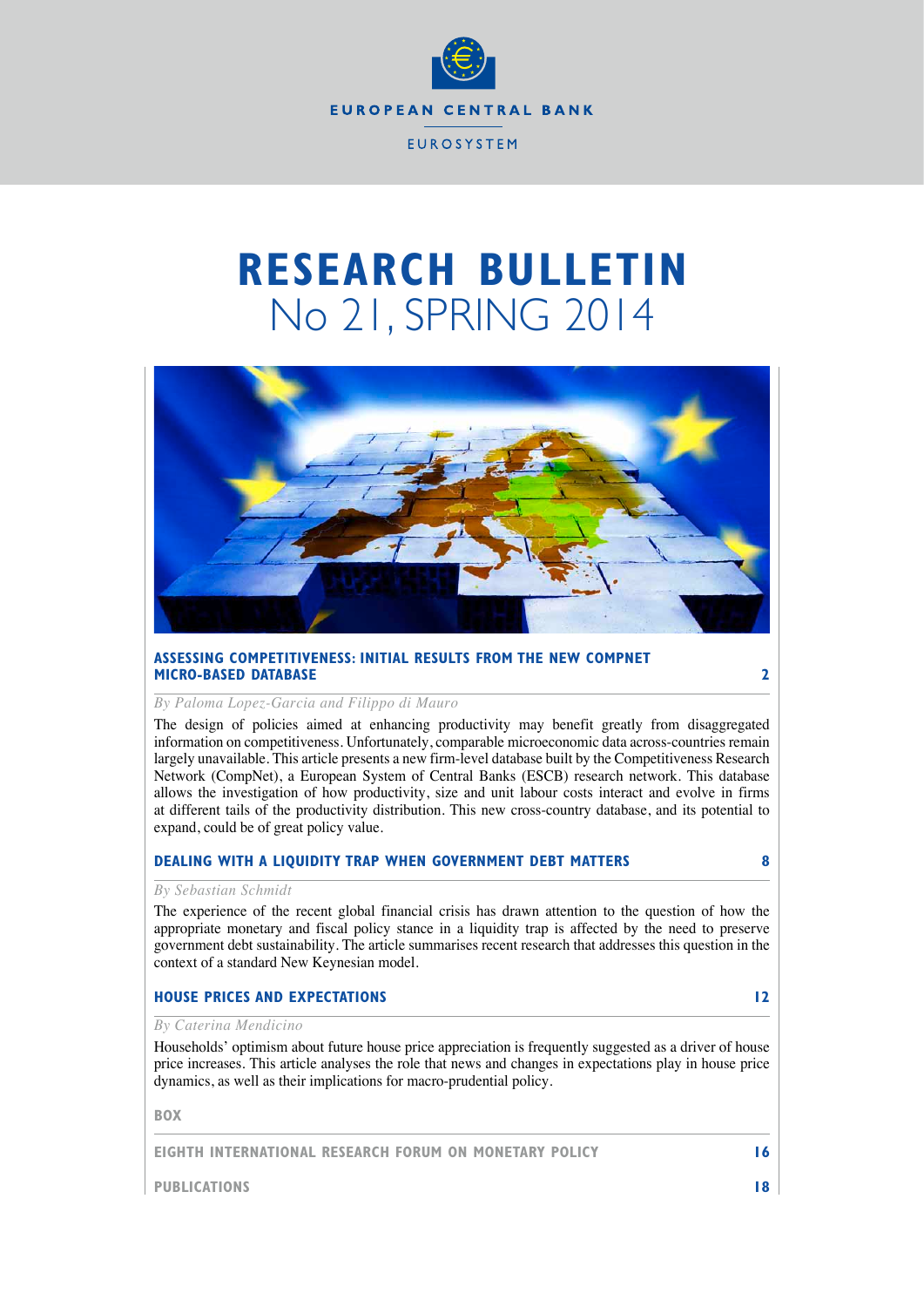# **Assessing competitiveness: initial results from the new compnet micro-based database**

*By Paloma Lopez-Garcia and Filippo di Mauro*

The design of policies aimed at enhancing productivity may benefit greatly from disaggregated information on competitiveness. Unfortunately, comparable microeconomic data acrosscountries remain largely unavailable. This article presents a new firm-level database built by the Competitiveness Research Network (CompNet), a European System of Central Banks (ESCB) research network. This database allows the investigation of how productivity, size and unit labour costs interact and evolve in firms at different tails of the productivity distribution. This new crosscountry database, and its potential to expand, could be of great policy value.



*Better knowledge of the underlying distribution of firm-level size and productivity might be required in order to assess aggregate productivity growth, and thus competitiveness.*

Recent policy debate has increasingly used a more all-encompassing definition of competitiveness, with a special focus on its drivers at the firm level and its impact on growth and productivity (Altomonte et al. (2012)). Moreover, widespread heterogeneity in a firm's performance has been well documented

(Caves (1998), Bartelsman and Doms (2000)), thus highlighting the limits of models based on the representative agent hypothesis for the analysis of competitiveness. In policy terms, one important implication of firm heterogeneity is that a similar policy intervention may produce different results depending on the initial distribution of firms' productivity, even if average productivity is the same (see Melitz and Redding (2013)). Moreover, Di Giovanni and Levchenko (2010) show that, if the distribution of firms' performance is very asymmetric, aggregate performance measures such as exports closely track those of the largest/most productive firms in the economy. These findings suggest that better knowledge of the underlying distribution of firm-level performance as well as of firm dynamics at different segments of the distribution might be required in order to attain a comprehensive assessment of competitiveness.

In the European context, an additional limitation to such a broader assessment of competitiveness is the lack of sufficient and comparable firm-level data across countries. More precisely, while significant research in the area of firm heterogeneity has already been initiated by a number of national central banks (NCBs), most of these studies are mostly confined to the national level. This is because there are a number of issues (confidentiality, different methodologies, non-overlapping years) which limit comparability across existing datasets, thus hampering country benchmarking. This article presents a new firm-level-based dataset built by an ESCB research network (CompNet), as well as some of its preliminary findings. This new cross-country database and its potential future expansion could be of great policy value.

#### **CompNet's research infrastructure and micro-founded database**

The CompNet team has established a potentially very powerful research infrastructure in that it allows research teams to interact in order to respond to policy-relevant issues, drawing on firm-level data. Since individual firm-level data are confidential and cannot be shared outside the respective countries, a "distributed micro data approach" (see Bartelsman et al. (2004, 2009)) was adopted. Hence a small ECB team has coordinated 13 national teams, mostly at NCBs, which have run – on their computers and using their national firm-level data – a common protocol to retrieve indicators and statistical moments aggregated at the detailed industry level to preserve confidentiality.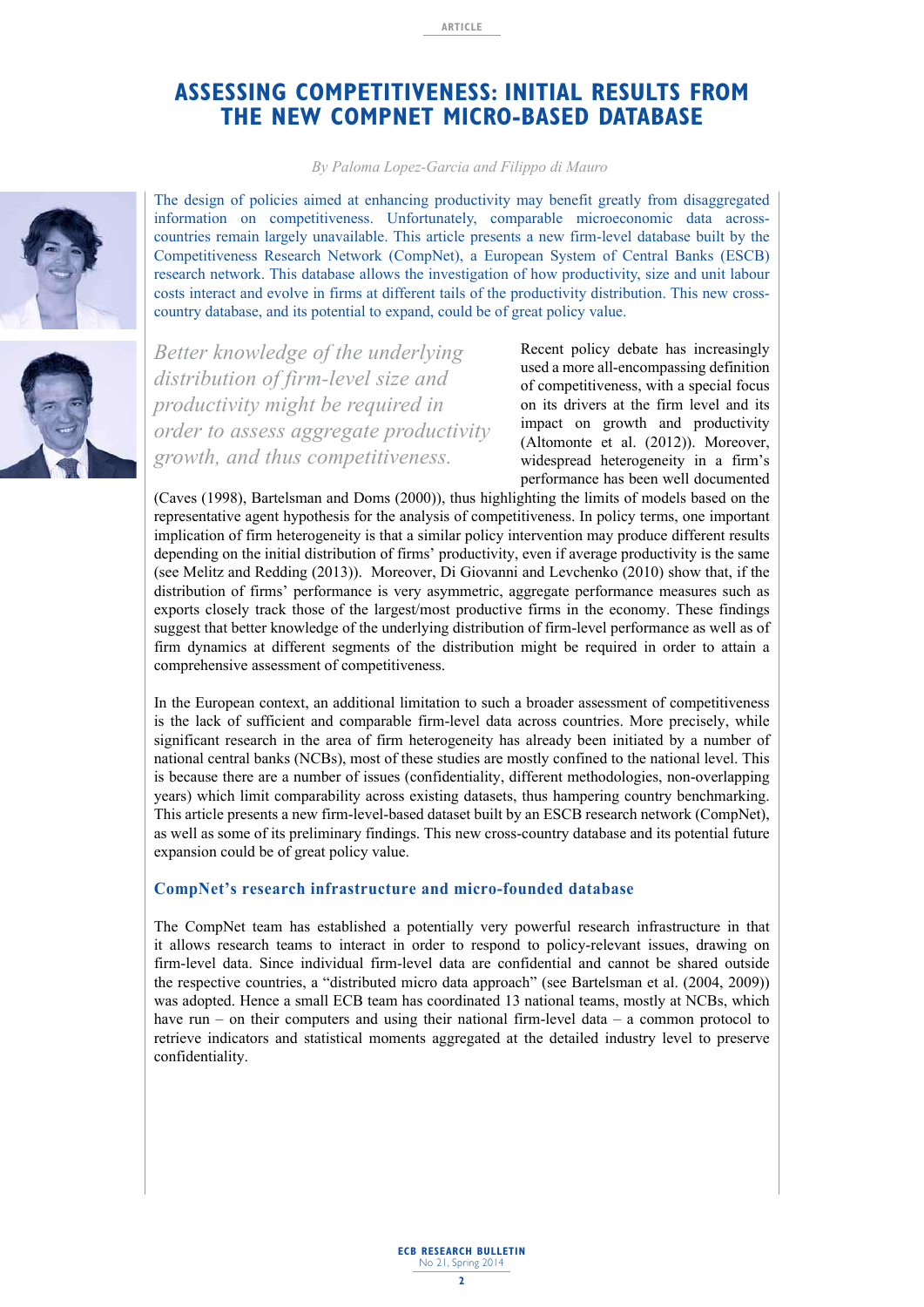*The indicators computed provide comparable key stylised facts at the industry/ year level for each country. These concern productivity, size and labour cost performance, as well as the dynamics of underlying heterogeneous firms.*

The indicators computed in the exercise are based on a huge sample of about 700,000 firms per year from 11 EU countries over 15 years and operating across 58 sectors. They provide comparable key stylised facts at the industry/year level for each country. These concern labour productivity and total factor productivity, as well as to the size and unit labour cost performance and dynamics of underlying heterogeneous firms. The paper documenting its construction (ECB WP 1634) shows that the indicator database is somewhat superior for some countries in terms of the coverage and representativeness of the sample to existing comparable datasets (such as



The initial set-up costs for CompNet's research infrastructure were high, as agreement needed to be reached on a number of technical features that were required to ensure full cross-country comparability (e.g. what indicators to construct and how to do so, how to treat outliers, variable definitions, use of deflators, time horizon, etc.). The marginal costs of additional policy and/or research analysis will, however, be relatively low.

#### **Main initial results**

Chart 1 (below) shows the standard deviation of firm productivity within sectors (two-digit industries) vis-à-vis the standard deviation of the average productivity across sectors. The figure indicates that the heterogeneity of firms' performance within narrowly defined sectors can be at least as large as that across sectors. Moreover, Chart 2 shows that not only is productivity

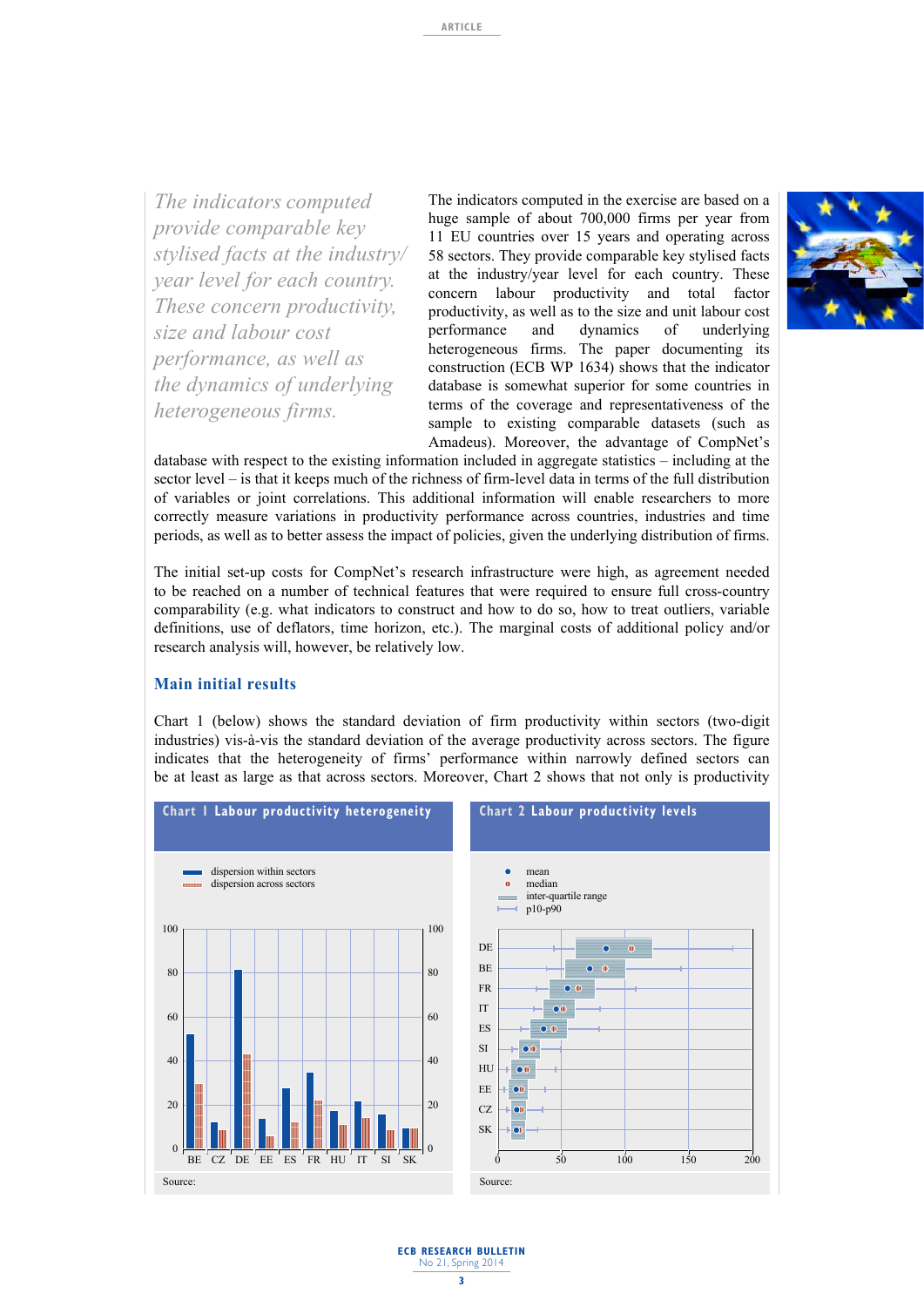



distribution very dispersed, it is also very asymmetric. The difference between the median and the mean (always much higher) within a given industry/country is statistically significant.

So, far from being normal – with many firms centred around the average performance level – the respective country distributions indicate that there are just a few firms whose productivity is high, and many whose productivity is low or very low. Critically, the main implication of this for policy is that analysis of country competitiveness can and must go deeper than merely analysing the simple averages of the relevant indicators. It must also consider their entire distribution.

This is illustrated by Chart 3, which depicts the evolution of labour productivity (continuous line) and average labour cost (dashed line) – the two components of unit labour costs – over the period 2002-2010 for Spanish and German firms located at the top (percentile 90 and above; P90 in the chart) and bottom (P10 and below) of the productivity distribution of the tradable sector (which mostly includes manufacturing industries).

Before the crisis, Spanish firms with low productivity experienced a large and continuous increase in average cost per employee, coupled with a flat productivity performance. However, like their German counterparts, highly productive Spanish firms (i.e. those that are active in international markets and account for the bulk of Spanish exports) were able to contain increases in costs, at least until 2008. Hence, as Antras et al. (2010) show, the so-called "Spanish paradox" (i.e. rising average unit labour costs associated with an improved export market share) is a matter of the composition bias of the aggregate figures. When analysis is focused on those firms that actually export and compete abroad, there is much less of a paradox. The chart shows that the dynamics of firms' performance are very different along the different segments of the productivity distribution, thus calling for targeted policies, derived from empirical findings, based on how firms in different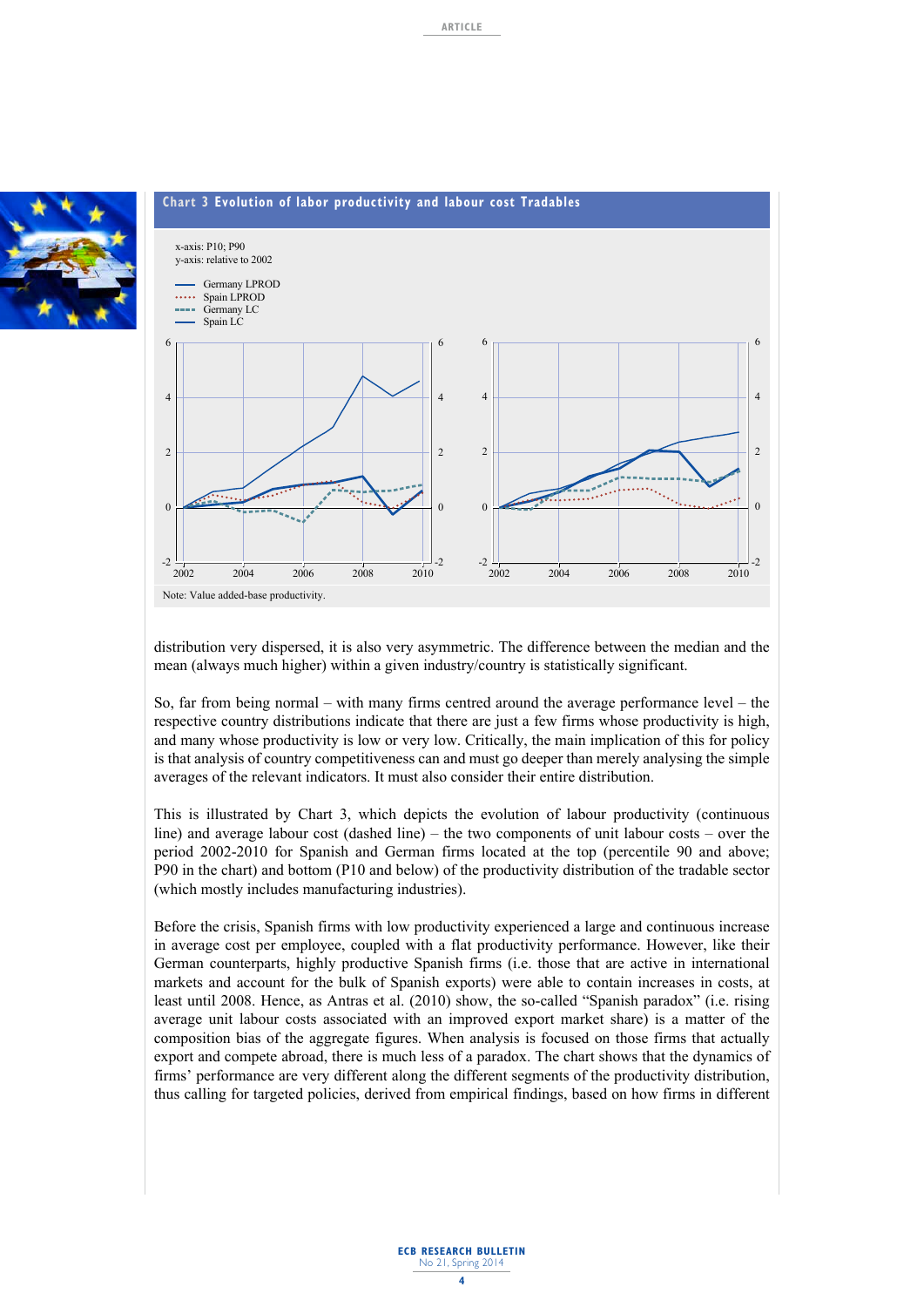

quintiles of the distribution interact with specific determinants, such as labour costs or firm size (already available), and others (soon to be available), such as trade and financial constraints.

In addition to labour cost and productivity indicators, the CompNet micro-based database computes a whole range of measures of allocative efficiency within narrowly defined sectors. In general terms, allocative efficiency refers to a situation where available resources are put to their best use, i.e. the extent to which resources flow towards the most productive firms in the sector (Haltiwanger (2011)). A recent strand of literature shows that cross-country productivity differences can be partly accounted for by differences in allocative efficiency. This finding provides a potentially new channel for boosting aggregate productivity, namely through reallocation of resources away from poorly performing firms towards the ones that are the most productive. Chart 4 shows, on the one hand, the relative contribution to sector productivity growth of productivity gains *within* incumbent firms in the sector, and, on the other, the contribution of the reallocation of resources *across* incumbent firms. The periods 2005-2007 (i.e. before the debt crisis in the EU) and 2008-2010 are shown separately for countries with data in both periods in order to shed some light on the possible impact of the crisis on the measures.

The most interesting dynamics are in Germany, Italy and Spain, so they have been placed first. The other countries are then shown in alphabetical order. In Germany, the contribution of reallocation to productivity growth was approximately zero before the crisis, turning positive after 2007. In contrast, resource reallocation made a positive contribution to productivity growth in Spain and Italy before the crisis, although it dropped to zero, and below in Italy, during the crisis period. This phenomenon, i.e. the reduction in the contribution of the reallocation of resources to productivity growth during the crisis period, has actually taken place in five out of the eight countries shown and may be viewed as an indicator of structural rigidities in some countries.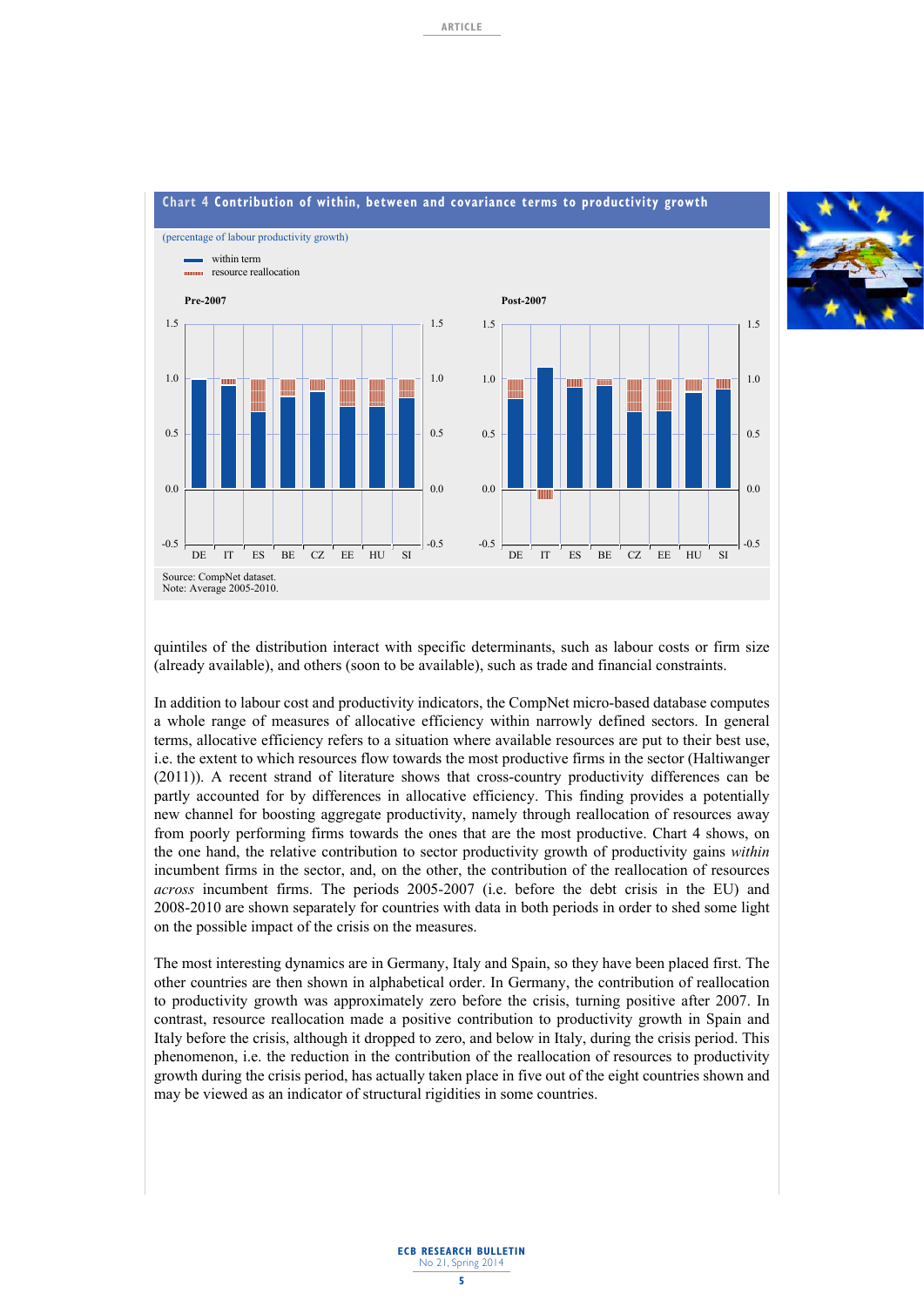

#### **Expansion of the database**

*The new version of the database will include much more information about each firm, including its exporting status and financial position*

Currently the CompNet database is being expanded along several dimensions. First, country coverage will increase from 11 to as many as 21 countries. Second, the database will be extended up to 2012 for most countries. Third, the new database will add some new dimensions over which the indicators are aggregated, the most important being firm size. Fourth, the new version of the database will include much more information about the individual firm.

Apart from labour productivity, TFP and labour cost-related indicators, the dataset will contain information on the exporting and importing status of the firm. The computed indicators will improve our understanding of how exporters differ from non-exporters for a large sample of countries, sectors and years, considering potential heterogeneity among the population of exporters. In addition, CompNet is collecting a number of variables related to the financial position of these firms, including some indicators of firm-level credit constraints. The possibility of cross-checking this financial information with the productivity and trade data already available will shed light on some important policy/research questions. Lastly, employment transition matrices – indicating the percentage of firms able to change size class within a given period and sector – will be computed in a comparable fashion across countries, while mark-ups and collective bargaining power at the sector level will be estimated jointly, providing an approximation to the sector-specific product and labour market competition. Differences in employment growth across countries for a given sector could then be related to the sector-specific financial characteristics, prevalence rate of exporters or sector-specific degree of competition.

#### **Conclusions**

The new database built by CompNet represents a powerful tool to complement standard analysis on competitiveness drivers based on macro and detailed sectoral analysis. Ensuring cross-country comparability and the availability of indicators allows firm-level analysis to make a leap from detailed "one-off one-country" studies to a powerful tool for regular policy analysis at the EU level. The relevance that this can have for country surveillance, for instance in the evaluation of structural reforms, is obvious. The potential for development of the tool is only just starting to be tapped. It is hoped that, in order to allow such potential to be fully exploited, statistical offices and national authorities will consider releasing some of the constraints that exist in some countries regarding the use, and particularly the matching of different types, of firm-level data (for instance customs data vis-à-vis firms' balance sheets and labour statistics). In our opinion, some of the applications mentioned in this article provide a strong case for this.

# **References**

**Altomonte, C., Aquilante, T. and Ottaviano, G. I. (2012),** "The triggers of competitiveness: The EFIGE cross-country report", *Bruegel Blueprint*, No 17.

**Antràs, P., Segura-Cayuela, R. and Rodríguez-Rodríguez, D. (2010),** "Firms in International Trade (with an Application to Spain)", SERIEs Invited Lecture at the XXXV Simposio de la Asociación Española de Economía.

**Bartelsman, E. J. and Doms, M. (2000),** "Understanding Productivity: Lessons from Longitudinal Microdata", *Journal of Economic Literature*, American Economic Association, Vol. 38, No 3, pp. 569-594.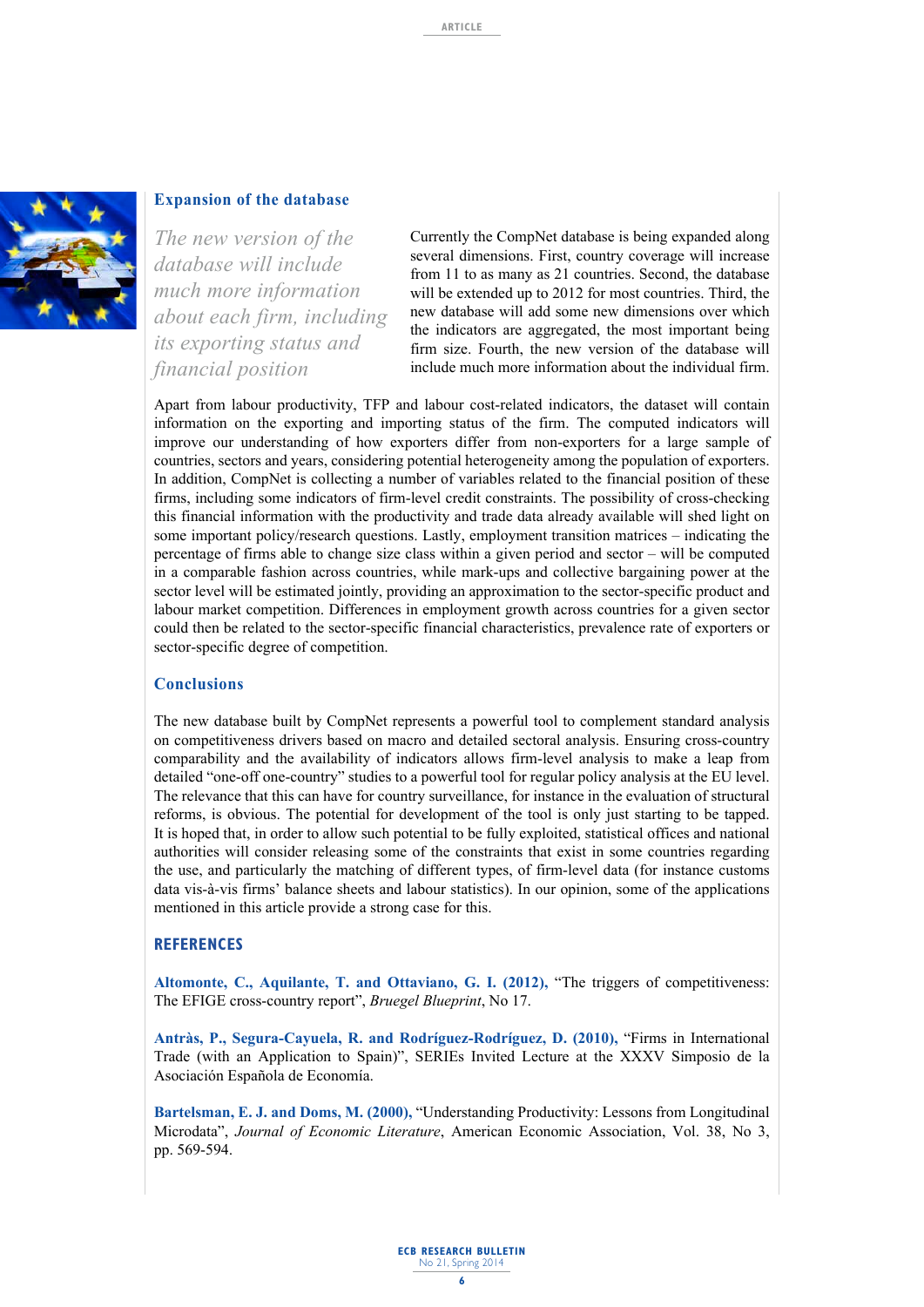**Bartelsman, E. J., Haltiwanger, J. and Scarpetta, S. (2004),** "Microeconomic Evidence of Creative Destruction in Industrial and Developing Countries", *Tinbergen Institute Discussion Papers*, No 04-114/3, Tinbergen Institute.

**Bartelsman, E. J., Haltiwanger J. and Scarpetta S. (2009),** "Measuring and analysing crosscountry differences in firm dynamics", in Dunne, T., Bradford Jensen, J. and Roberts, M. (eds.), *Producer Dynamics: New Evidence from Microdata*, University of Chicago Press.

**Caves, M. (1998),** "Industrial organization and new findings on the turnover and mobility of firms", *Journal of Economic Literature*, Vol. 36, No 4, pp. 1947-1982.

**CompNet Task Force (2014),** "Micro-based evidence of EU competitiveness – The CompNet database", *Working Paper Series*, No 1634, European Central Bank.

**Di Giovanni, J. and Levchenko, A. (2010),** "Firm entry, trade, and welfare in Zipf's world", *Journal of International Economics*, Elsevier, Vol. 89, No 2, pp. 283-296.

**Haltiwanger, J. (2011),** "Firm dynamics and productivity growth", *European Investment Bank Papers*, Vol. 16, No 1, pp. 116-136.

**Melitz, M. and Redding, S. (2013),** "Firm Heterogeneity and Aggregate Welfare", *CEP Discussion Papers*, No 1200, Centre for Economic Performance, LSE.



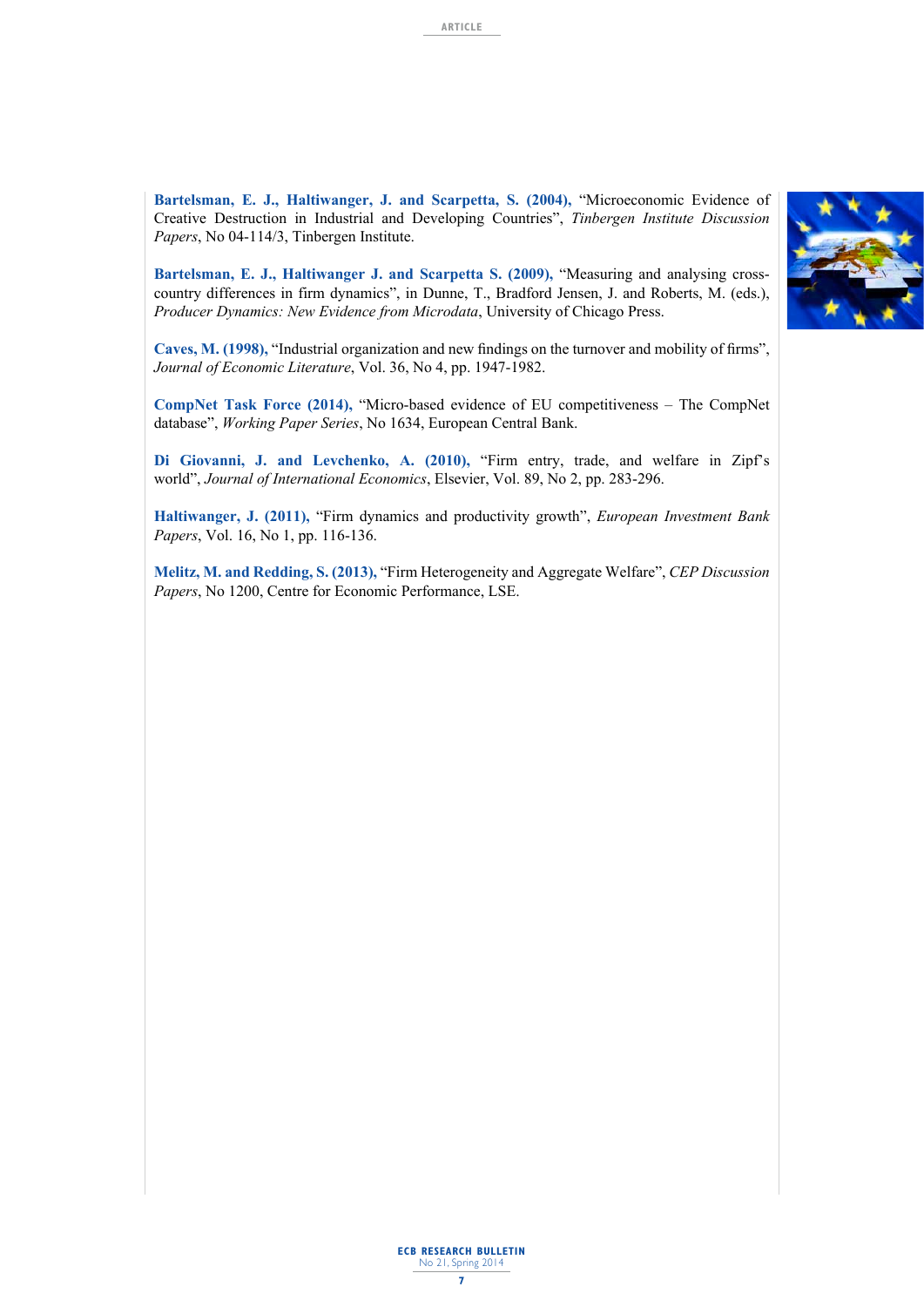# **Dealing with a Liquidity Trap when Government Debt Matters1**

*By Sebastian Schmidt*

Concerns about heightened government debt burdens have featured prominently in policy debates about the appropriate stance of macroeconomic stabilisation policy in the Great Recession. This article summarises recent research that studies the connection between government debt and the optimal monetary and fiscal policy response to a liquidity trap in the context of a New Keynesian macroeconomic model.

> Confronted with the biggest global economic crisis for decades, policy-makers around the world engaged in a combination of monetary and fiscal stabilisation policies. Central banks reduced nominal interest rates to unprecedented low levels and many governments launched fiscal stimulus programmes to counteract the economic turmoil. At the same time, many major industrialised countries experienced enormous increases in government debt-to-GDP ratios.

> In stark contrast to these observed changes in economic conditions, most characterisations of optimal monetary and fiscal policies in a liquidity trap based on standard New Keynesian models typically omit government debt from the analysis.2 The standard approach assumes that government purchases are completely financed by lump-sum taxes, making the timing of deficits irrelevant. This article addresses the question of whether the conventional omission of government debt is innocuous or whether the normative prescriptions regarding optimal policy responses to a liquidity trap change when we account for the fact that lump-sum taxes generally do not adjust one-to-one with other fiscal variables.

#### **The framework**

The analysis is based on a stylised variant of the New Keynesian model, which has become the workhorse model in monetary research over the last decade. The model features nominal rigidities and monopolistic competition. Importantly, the model accounts for the fact that nominal interest rates cannot fall below an effective lower bound and it explicitly incorporates government debt. Economic uncertainty arises from the presence of a demand shock with a law of motion calibrated to the US economy at a quarterly frequency.

Both monetary policy and fiscal policy are set under discretion by a benevolent policy-maker who aims to maximise household welfare. The following policy instruments are considered in the analysis: the short-term policy interest rate, government spending and the supply of non-statecontingent, nominal government bonds. The policy-maker is unable to make credible promises about future policy actions. Instead, the policy stance is re-optimised in each period, so that the resulting policy decisions are time consistent.3

As a caveat, it should be stressed that the analytical framework excludes potential moral hazard problems related to the use of monetary policy for the stabilisation of government debt. Likewise, the analysis does not consider the possibility of debt repudiation.

## **Key results**

Due to the demand shock, the zero nominal interest rate constraint can occasionally bind. In the presence of government debt, the optimal time-consistent policy is history dependent  $-$  i.e. the future path of the policy instruments depends on the contemporaneous level of government debt. As emphasised by Krugman (1998) and Eggertsson and Woodford (2003), during zero lower bound episodes, favourably influencing expectations about future policy can contribute to improving

*1 This article is based on a recent ECB working paper co-authored with M. Burgert (European Commission); see Burgert and Schmidt (2013).*



*<sup>2</sup> An early exception is provided by Eggertsson (2006).*

*<sup>3</sup> Policy prescriptions and stabilisation outcomes can be very different if the policy-maker is able to make credible promises regarding future policy actions. See, for example, Eggertsson and Woodford (2006) and Schmidt (2013).*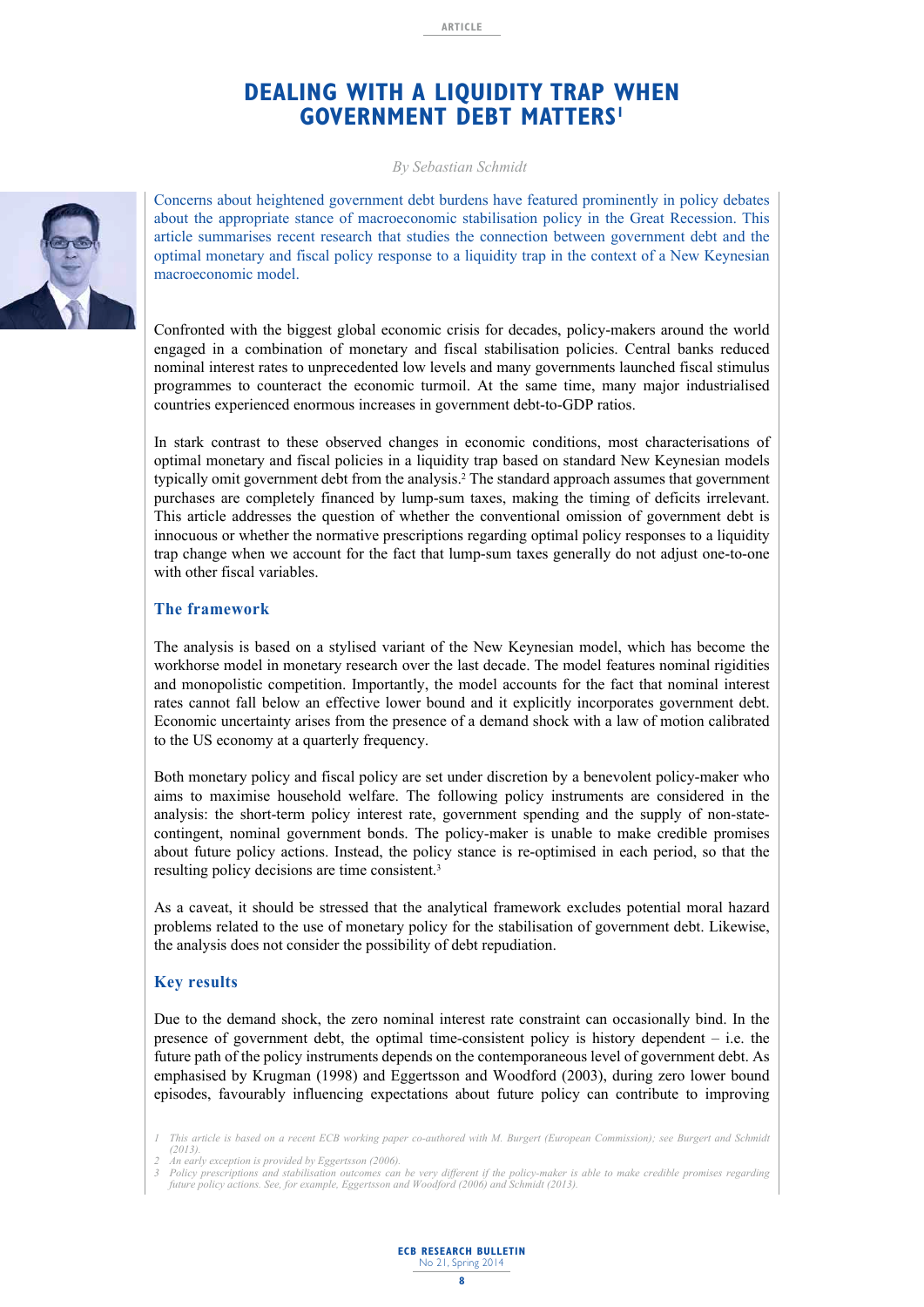# *In the presence of government debt, the optimal discretionary policy mix is history dependent.*

contemporaneous stabilisation outcomes. This is illustrated in Chart 1, which displays the impulse responses of the endogenous model variables to a large negative demand shock. Owing to the zero lower bound on nominal



interest rates, the policy-maker is unable to completely offset the shock. Economic activity starts to contract, leading to a reduction in the tax base and upward pressure on real government debt. The response of government spending is first expansionary, but turns slightly contractionary before the zero bound episode ends in order to force government debt onto a stable path back to its long-run sustainable level. With debt above the target level, there is less room for expansionary fiscal policy in later periods, however, it fosters the implementation of an expansionary monetary policy stance. Once the shock recedes, the nominal interest rate remains transitorily below the level that would be warranted by the prevailing output and inflation conditions in order to contribute to reducing the government debt burden. As a consequence, the economy experiences a small boom, which is



#### **ECB RESEARCH BULLETIN** No 21, Spring 2014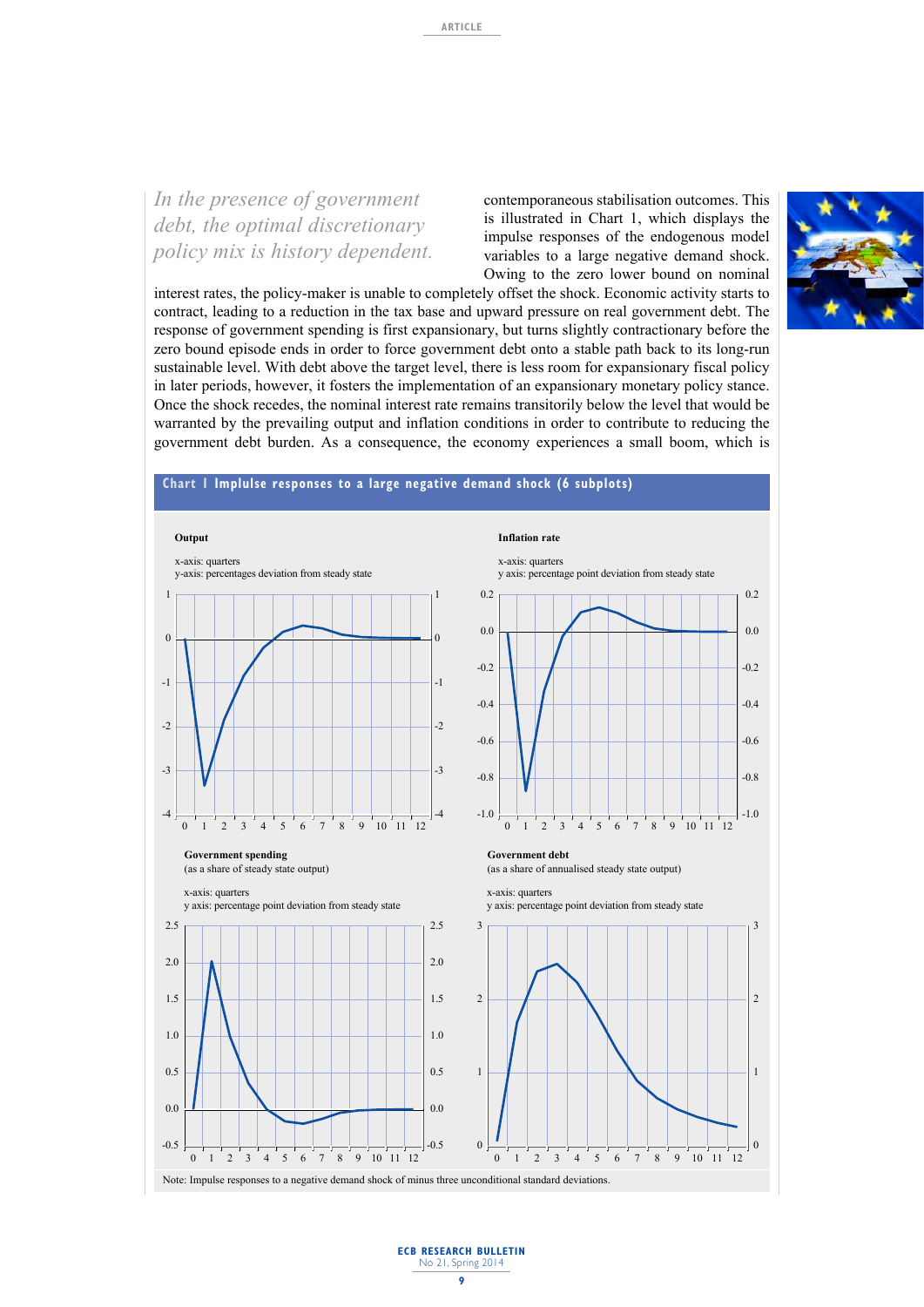



perfectly anticipated by private agents at the outset of the crisis. Both the expected boom in real economic activity and the rise in inflation expectations, which leads to a reduction in real interest rates, help to attenuate the decline in nominal output at the outset of the zero bound episode. These dynamics are in stark contrast to the standard model set-up that assumes lump-sum taxation, in which agents would never expect output and inflation to rise above the target level.

*With interest rates at zero, a high government debt burden limits the room for expansionary fiscal policy, triggering further monetary accommodation in the future.*

In Chart 1, it is assumed that government debt is at its long-run sustainable level before the demand shock occurs. Chart 2 shows how the on-impact responses of the endogenous model variables to the negative demand shock depend on the level of real government debt. At most debt levels, the demand shock forces the policy-maker to lower the nominal interest

rate to zero. The optimal size of the fiscal stimulus decreases as the level of the public debt burden increases. At the same time, output and inflation both increase as the amount of public debt increases, reflecting the relationship between government debt and monetary policy. The higher the level of government debt incurred from the previous period, the lower the nominal interest rate as long as the zero lower bound is not binding. The real interest rate continues to decrease as the level of government debt increases, even if the zero bound is binding, since whenever the current nominal interest rate cannot be lowered any further future monetary policy acts to reduce government debt, thereby implicitly responding to the initial decline in nominal output.

To this end, under the optimal time-consistent policy mix, the muted fiscal stimulus in a liquidity trap associated with a high government debt burden is compensated by a more accommodative monetary policy stance in the future.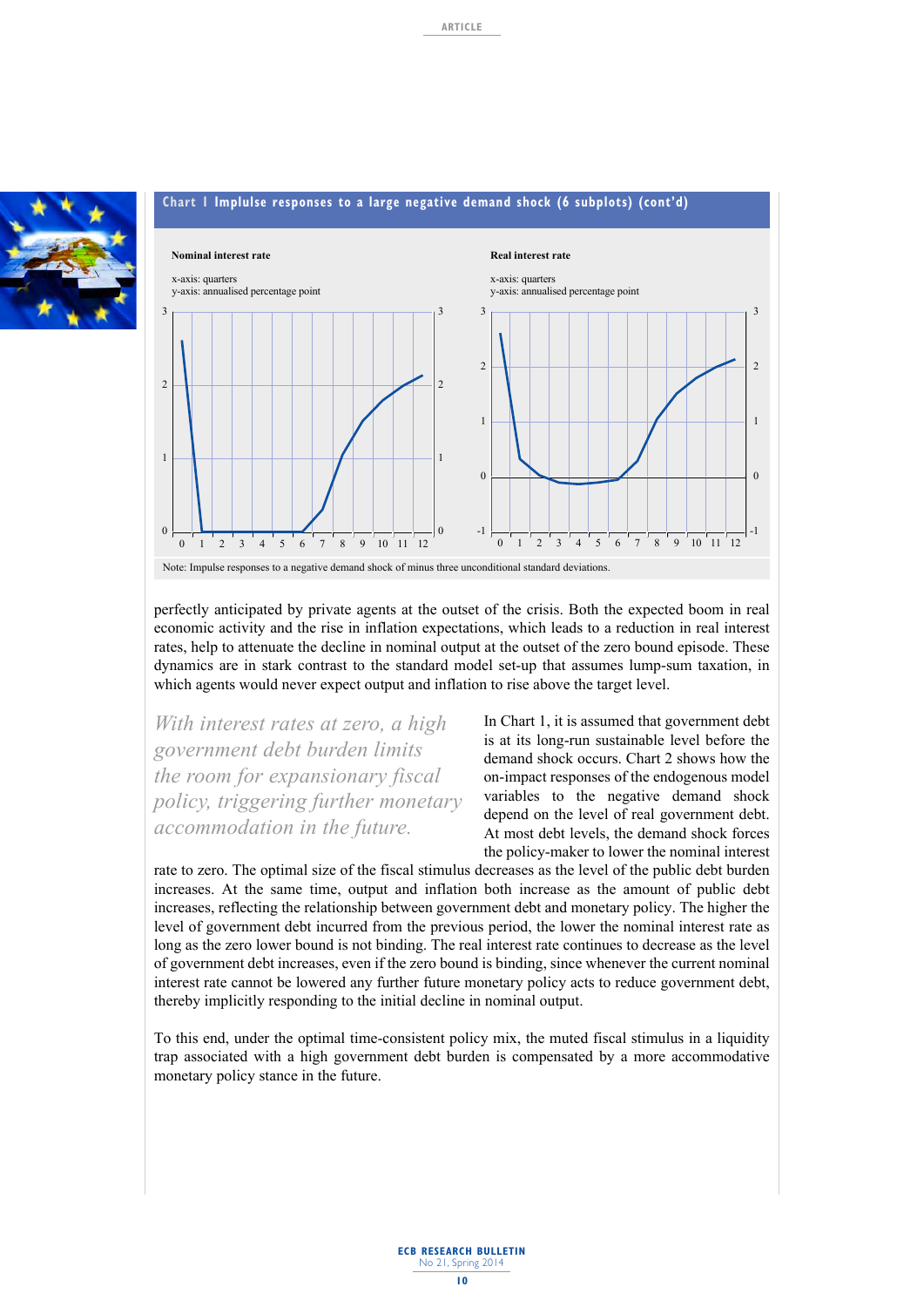

## **chart 2 impact responses to a large negative demand shock (6 subplots)**



**article**

**ECB RESEARCH BULLETIN** No 21, Spring 2014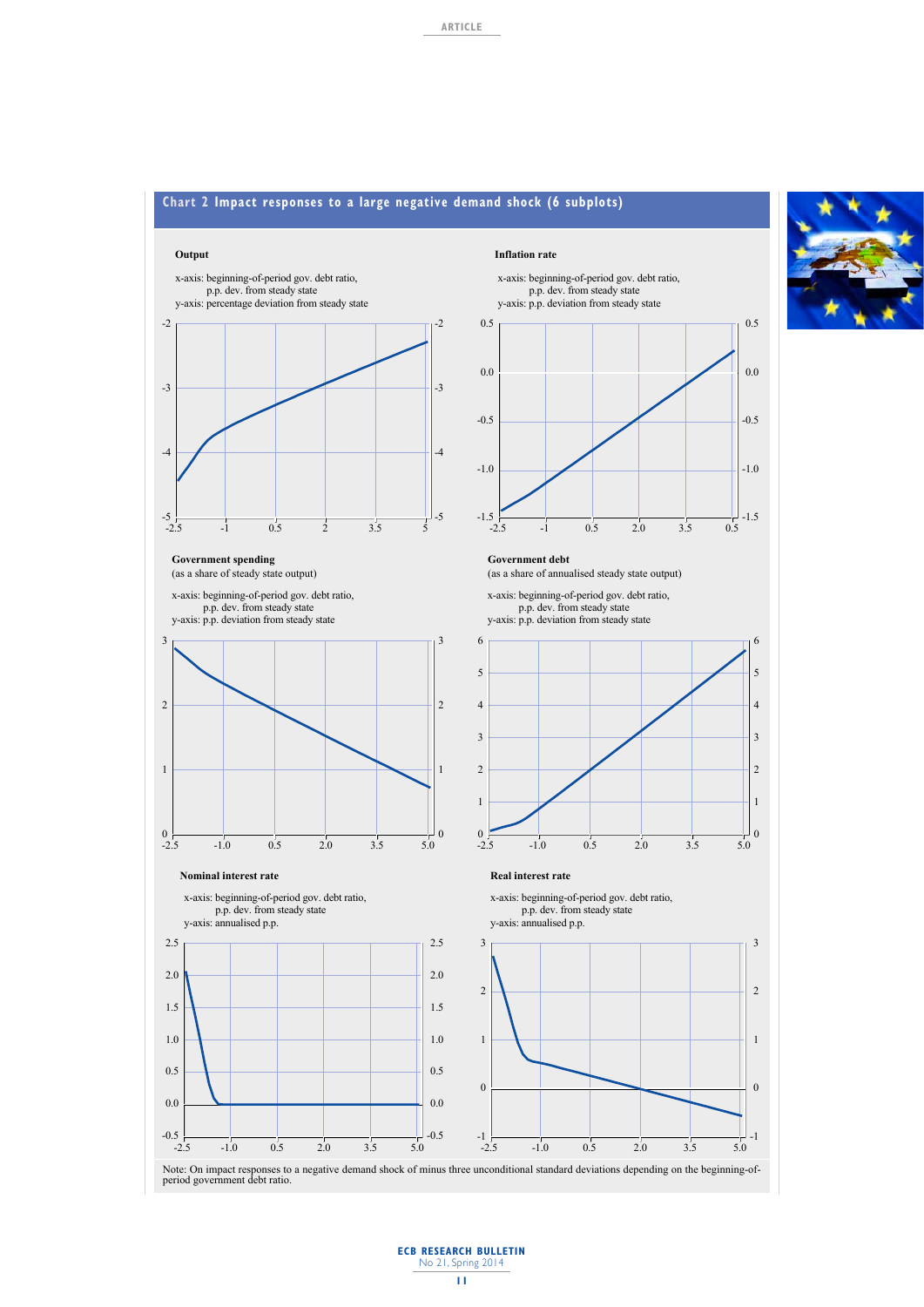

# **References**

**Burgert, M. and Schmidt, S. (2013),** "Dealing with a liquidity trap when government debt matters: optimal time-consistent monetary and fiscal policy", *Working Paper Series*, No 1622, ECB, Frankfurt am Main, December.

**Eggertsson, G. (2006),** "The Deflation Bias and Committing to Being Irresponsible", *Journal of Money, Credit and Banking*, Vol. 38, Issue 2, pp. 283-321, March.

**Eggertsson, G. and Woodford, M. (2003),** "The Zero Bound on Interest Rates and Optimal Monetary Policy", *Brookings Papers on Economic Activity*, Vol. 34, Issue 1, pp. 139-235.

**Eggertsson, G. and Woodford, M. (2006),** "Optimal Monetary and Fiscal Policy in a Liquidity Trap", *NBER International Seminar on Macroeconomics 2004*, National Bureau of Economic Research, pp. 75-144, September.

**Krugman, P. (1998),** "It's Baaack: Japan's Slump and the Return of the Liquidity Trap", *Brookings Papers on Economic Activity,* Vol. 29, Issue 2, pp. 137-206.

**Schmidt, S. (2013),** "Optimal Monetary and Fiscal Policy with a Zero Bound on Nominal Interest Rates", *Journal of Money, Credit and Banking,* Vol. 45, Issue 7, pp. 1335-1350, October.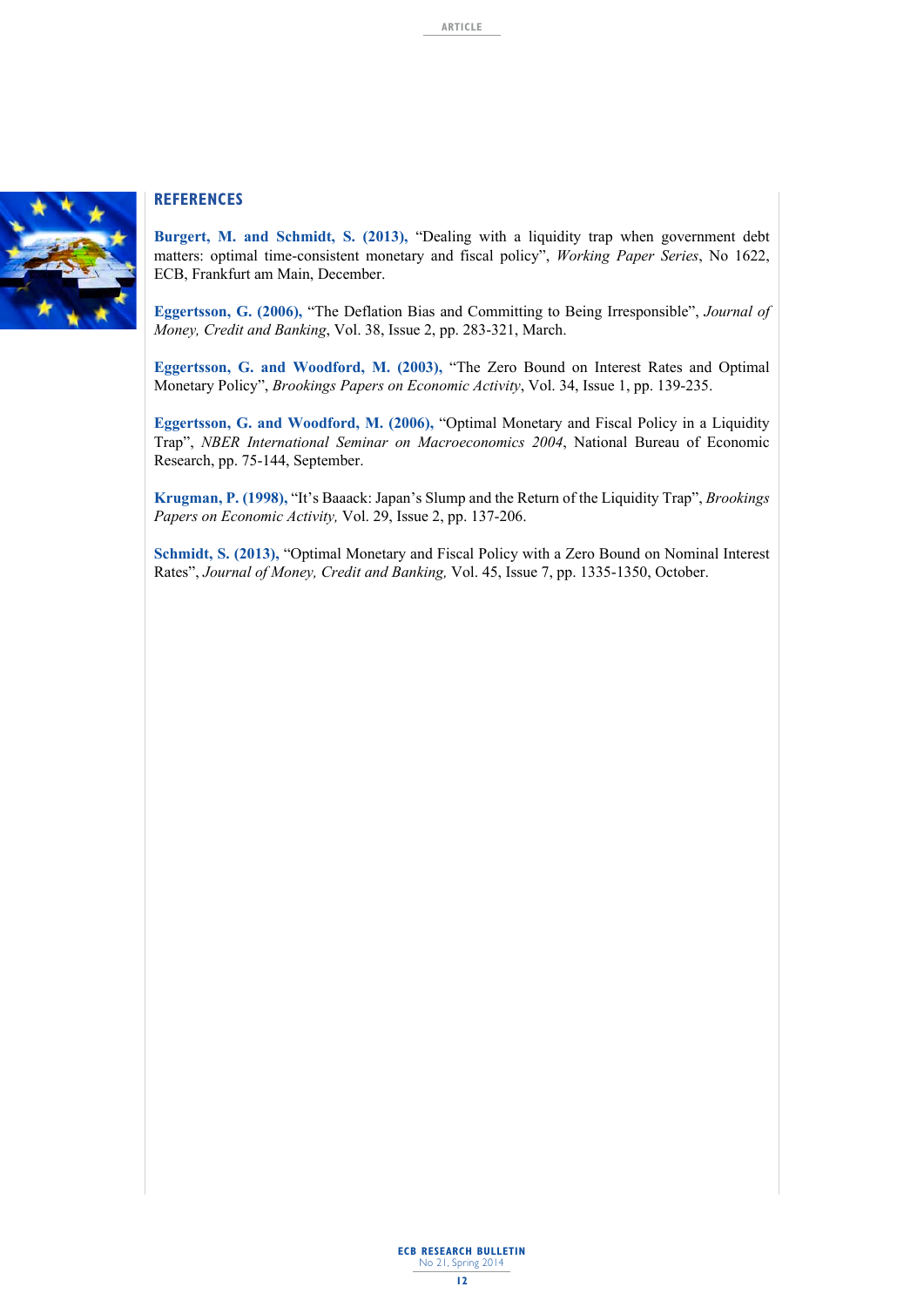# **HOUSE PRICES AND EXPECTATIONS**

#### *By Caterina Mendicino*

Boom-bust cycles in asset prices and economic activity are a source of concern for policy-makers and the focus of studies by academics. The topic has resurfaced following the boom in US house prices in the mid-2000s and the recent bust in 2007. Survey evidence suggests that macroeconomic expectations and optimism about future house price appreciation have a significant effect on house price dynamics. This article summarises some of the research findings on the link between expectations and housing market fluctuations.

Several authors have documented the fact that expectations of future house price increases played an important role in periods of rising house prices. Piazzesi and Schneider (2009) find that beliefs that house prices will rise, as measured by the percentage of agents who believe that prices will rise further, increased in the United States during the last housing boom. In addition, they argue that expectations of future house price appreciation are related to optimism about economic conditions.

Chart 1 illustrates the relationship between the recent increase in house prices (represented by the solid line) and beliefs of future house price appreciation (the bars) as measured by the Michigan Survey of Consumers. The survey asks consumers whether it is a good or bad time to buy a house and why they hold a particular view. The proportion of households that expressed the view that it was a good time to buy a house owing to an expected future appreciation in house prices generally increased during the housing boom, rising above 20%. The relationship between expectations of future house price appreciation and rising house prices is also apparent in previous periods of housing booms.

We discuss the relationship between changes in expectations and in macroeconomic variables. First, we report the results of a vector autoregression (VAR) analysis that uses survey data to investigate the macroeconomic effects of shifts in expectations regarding future developments in economic activity. Second, we discuss the findings of a complementary analysis that investigates the importance of news shocks as drivers of business cycle fluctuations using a dynamic stochastic general equilibrium (DSGE) model of the housing market. Finally, we summarise the role that expectation-driven housing booms play in the interaction between macro-prudential policy and monetary policy.

# **Evidence from survey data**

Lambertini, Mendicino and Punzi (2013a.) estimate a VAR model using US quarterly survey and macroeconomic data to investigate the importance of news and changes in households' beliefs about housing market dynamics. We consider two alternative measures of news and beliefs: house price expectations and news about recent changes in business conditions. To proxy house price expectations, we use the survey data reported in Chart 1, while news is proxied by the survey index that reports the proportion of respondents who have heard of favourable changes in business conditions. In addition, the VAR model includes six macroeconomic variables: real private consumption, the inflation rate, real house prices, real residential investment, real mortgage loans and the nominal interest rate. The timing of the survey is consistent with the use of a recursive (i.e. Cholesky) identification

#### **house prices and expectations of rising house prices**



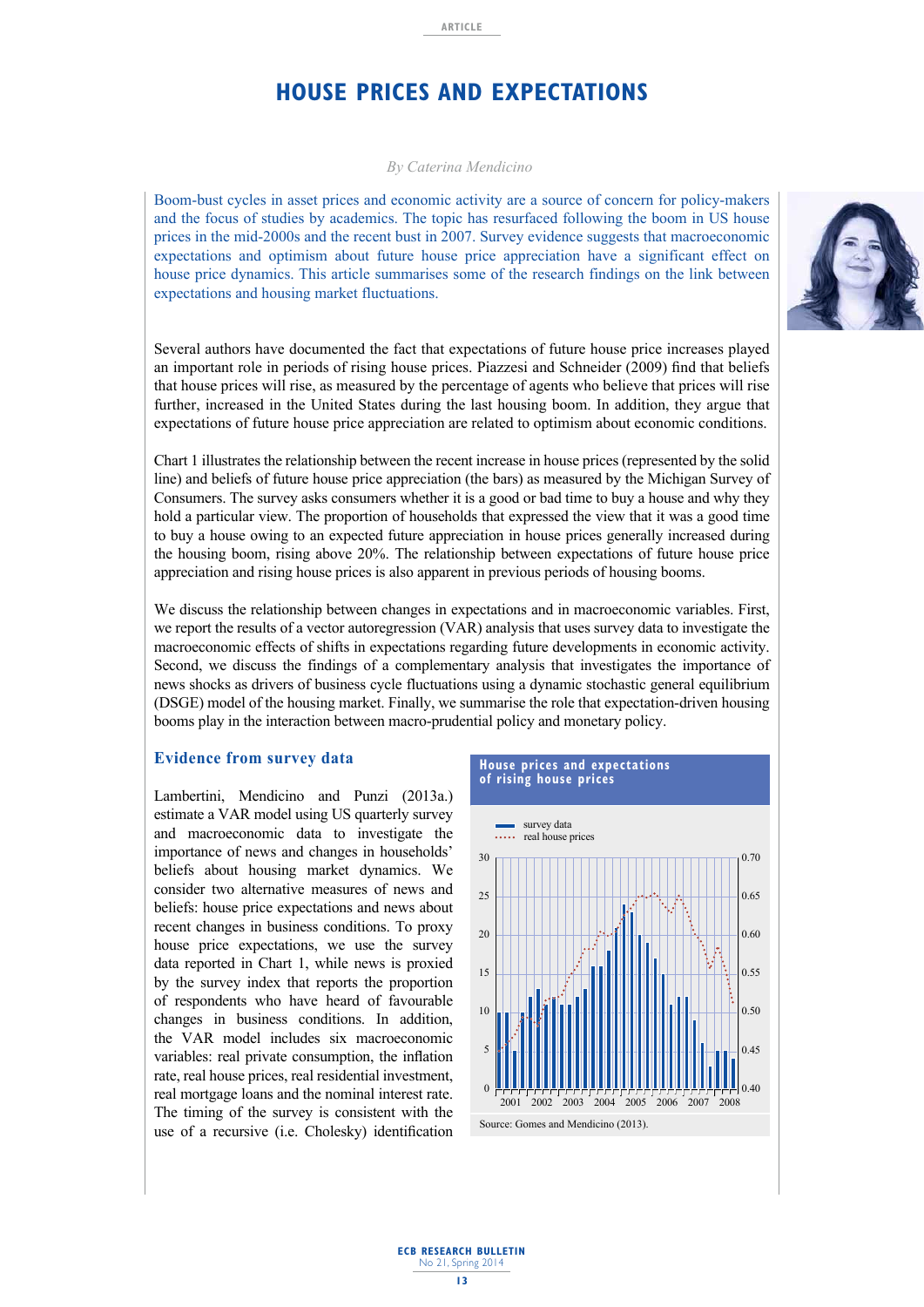

scheme that orders the survey variable first.<sup>1</sup> We also introduce controls for oil shocks and fiscal shocks and for changes in the conduct of monetary policy over the sample period.

We find that shocks to forward-looking survey variables generate hump-shaped responses in house prices and other macroeconomic variables. For instance, favourable news about future business conditions leads to a hump-shaped response in private consumption and house prices, the latter peaking after about two years. Inflation also rises but peaks several quarters after the peak in house prices. Residential investment peaks several quarters before house prices and consumption. Monetary policy responds to the expectation-driven boom and the associated higher inflation by raising the short-term interest rate.

## **Expectations and house prices in a macroeconomic model**

Gomes and Mendicino (2013) present a complementary analysis based on a DSGE model of the housing market. Unlike in the VAR analysis, we do not use survey variables, but instead focus on the macroeconomic effects of news shocks, i.e. expectations regarding future macroeconomic developments modelled as the anticipated component of structural shocks. News shocks can result from announcements of an increase or a decline in future productivity or credible central bank announcements about implementing interest rate paths that deviate from the usual pattern, as captured by the systematic part of a Taylor-type rule. Alternatively, they may result from the private sector's own beliefs about future unanticipated macroeconomic developments

Our findings are based on a medium scale model that features two types of household (patient and impatient), three sectors of production (consumption goods, investment goods and housing) and real, nominal and financial frictions. Housing is used as collateral for loans. The monetary authority sets the nominal interest rate according to a standard Taylor-type rule. To estimate the model, we use US data and likelihood-based Bayesian methods, as in Schmitt-Grohé and Uribe (2012).

*News shocks made a significant contribution to driving up US house prices over the last three decades*

Our model predicts that news shocks will account for a sizeable fraction of the variability in house prices and other macroeconomic variables over the business cycle. In the context of this model, news shocks lead to expectations of house price appreciation and, thus, fuel current housing demand and lift house prices immediately. The value of

housing as collateral increases and the rise in house prices is coupled with an expansion in household credit which, in turn, makes house prices rise further. News about a variety of shocks are plausible sources of optimism about future house price appreciation and generate macroeconomic booms characterised by hump-shaped co-movement between house prices, consumption, residential investment and mortgage loans. This is in line with the findings presented in the previous section. Empirically, we find that the impact of different types of news shock is greater in different periods. In particular, news about future cost-push shocks is found to be important factor driving up house prices and residential investment during the housing booms that occurred concurrently with the "Great Inflation" period of the 1970s. Investment-specific news shocks were the main contributor to residential investment growth during the "new economy" cycle of the late 1990s. Expectations regarding housing productivity shocks and investment shocks contributed, to some extent, to the increase in house prices during the latest boom.

# **Impact of macro-prudential tools**

The Committee on the Global Financial System identified the loan-to-value (LTV) ratio as one of the macro-prudential tools that may act as an automatic stabiliser if adjusted in a counter-

*<sup>1</sup> See also Barsky and Sims (2012) and Leduc and Sill (2013).*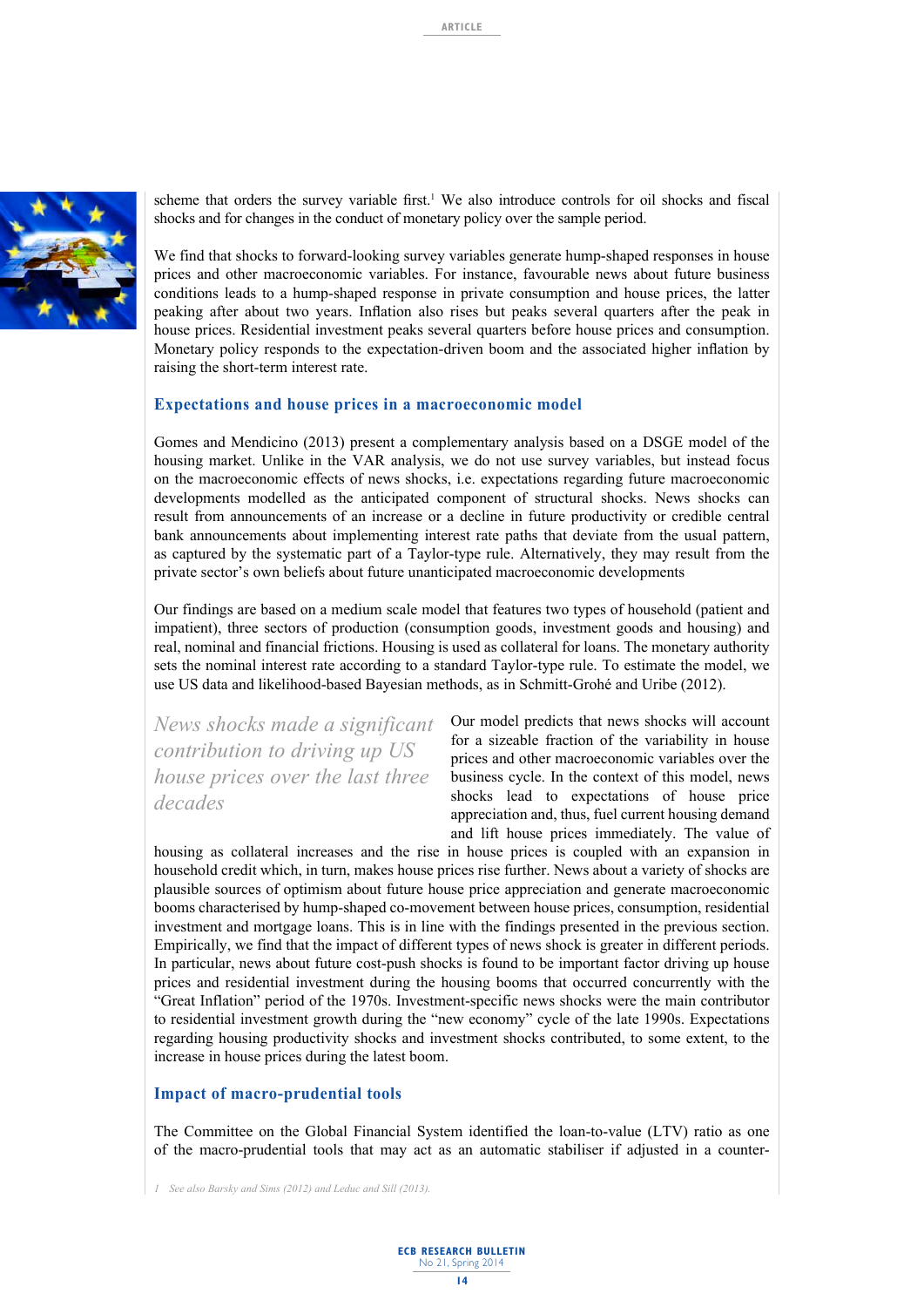cyclical manner around a pre-established level. Using the DSGE model described in the previous section, Lambertini, Mendicino and Punzi (2013b) assess the effectiveness of alternative policies in mitigating booms (and busts) in house prices and credit driven by news shocks. We study whether counter-cyclical LTV ratio policies can be effective in providing a stable supply of financial intermediation (i.e. loans to the household sector) so as to avoid spillovers into the macroeconomy. An optimised LTV ratio rule that responds to credit growth is a Pareto-improving policy compared with the use of a constant LTV ratio.

A housing boom emerges when agents expect a future increase in house prices which, in turn, fuels current housing demand and lifts house prices and debt immediately; a bust follows if anticipated events do not materialise.. A decrease in the LTV ratio during the boom phase of the cycle dampens this self-reinforcing dynamic. At the same time, an increase in the LTV ratio during a bust limits the decline in house prices and credit and reduces the cost of the down phase. Thus, a response to the LTV to credit growth reduces the amplitude of booms generated by news shock-driven cycles and avoids the occurrence of busts, resulting in a welfare improvement for both types of agent (i.e. patient and impatient households).

*A dynamic LTV ratio that responds in a counter-cyclical manner to credit growth leads to a Pareto improvement*

We also consider a combination of monetary and macro-prudential rules. We show that agents' heterogeneity prevents a uniform ranking of the alternative policy frameworks. Borrowers benefit from the more stable supply of credit and the higher level of consumption that result from the use of a counter-cyclical

LTV ratio response to the credit cycle. In contrast, savers are better off under a constant LTV ratio coupled with an interest rate rule that responds to credit growth. In the case of a social welfare function in which the planner equalises utility across agent types for a given constant consumption stream, a counter-cyclical LTV ratio coupled with an interest rate response to the credit growth is socially optimal.

# **Conclusions**

News and changes in households' beliefs are an important driver of developments in house prices and other macroeconomic variables over the business cycle. They have also contributed to the increases in US house prices over the last three decades.

When examining the potential social welfare gains from monetary and macro-prudential policies that "lean against" house-price and credit cycles, we find that the use of macro-prudential policy dampens credit and housing cycles and improves welfare. However, a mix of macro-prudential policy and monetary policy is socially optimal. News shock-driven cycles account for most of the social welfare gains from a policy response to changes in financial variables.

# **References**

**Barsky, R.B. and Sims, E.R. (2012),** "Information, Animal Spirits and the Meaning of Innovations in Consumer Confidence", *American Economic Review*, 102 (4), pp. 1343-1377, June.

**Gomes, S. and Mendicino, C. (2013),** "Housing market: any news?" ECB working paper (forthcoming).

**Lambertini, L., Mendicino, C. and Punzi, M.T. (2013a),** "Expectation-driven cycles in the housing market: Evidence from survey data", *Journal of Financial Stability*, Vol. 9, Issue 4, pp. 518-529, December.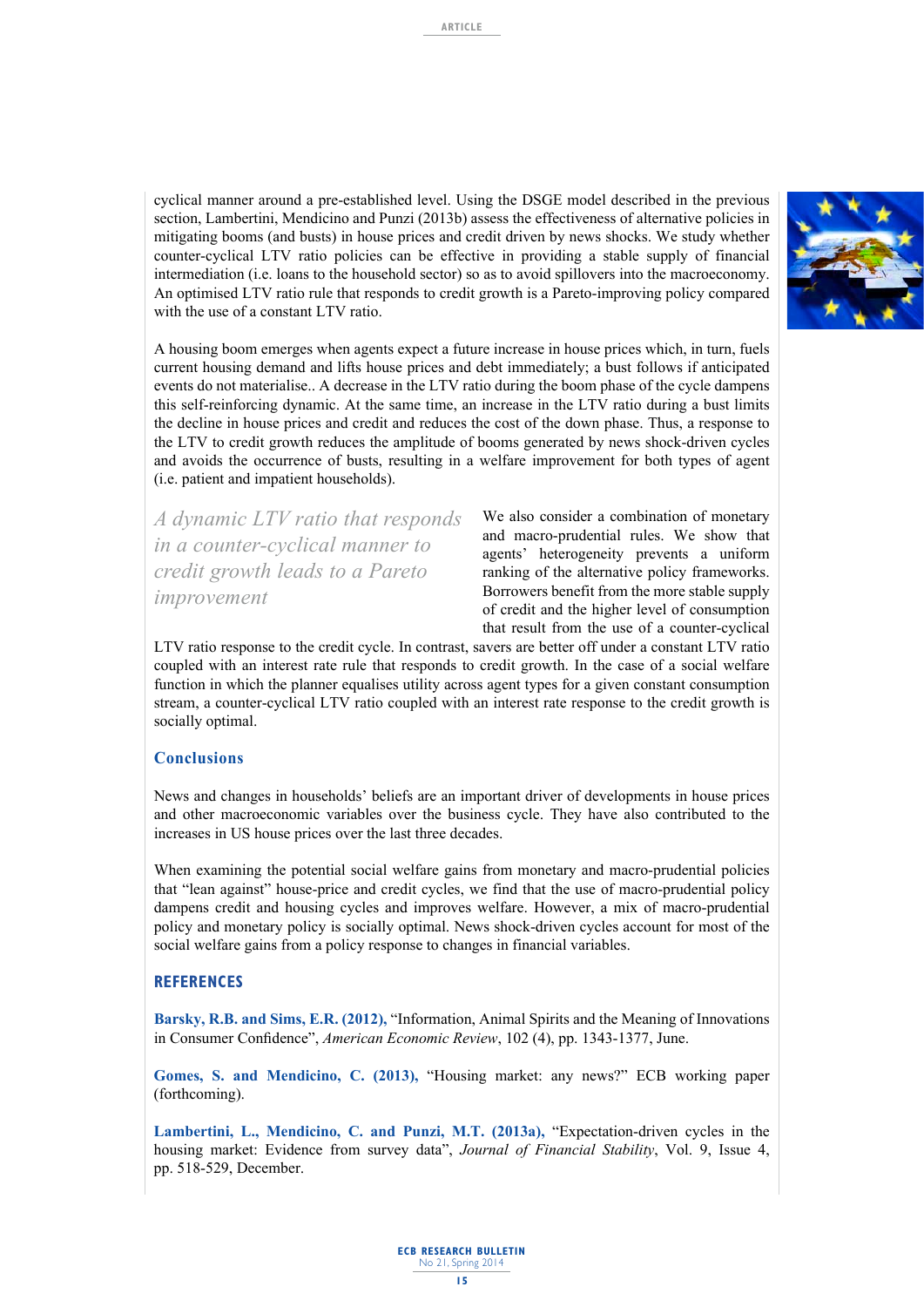

**Lambertini, L., Mendicino, C. and Punzi, M.T. (2013b),** "Leaning against boom-bust cycles in credit and housing prices", *Journal of Economic Dynamics and Control*, Vol. 37, Issue 8, pp. 1500-1522, August.

**Leduc, S. and Sill, K. (2013),** "Expectations and Economic Fluctuations: An Analysis Using Survey Data", *Review of Economics and Statistics*, Vol. 95, Issue 4, pp. 1352-1367, October.

**Piazzesi, M. and Schneider, M. (2009),** "Momentum traders in the housing market: survey evidence and a search model", *American Economic Review*, Vol. 99, Issue 2, pp. 406-411, May.

**Schmitt-Grohé, S. and Uribe, M. (2012),** "What's news in business cycles", *Econometrica*, Vol. 80, Issue 6, pp. 2733-2764, November.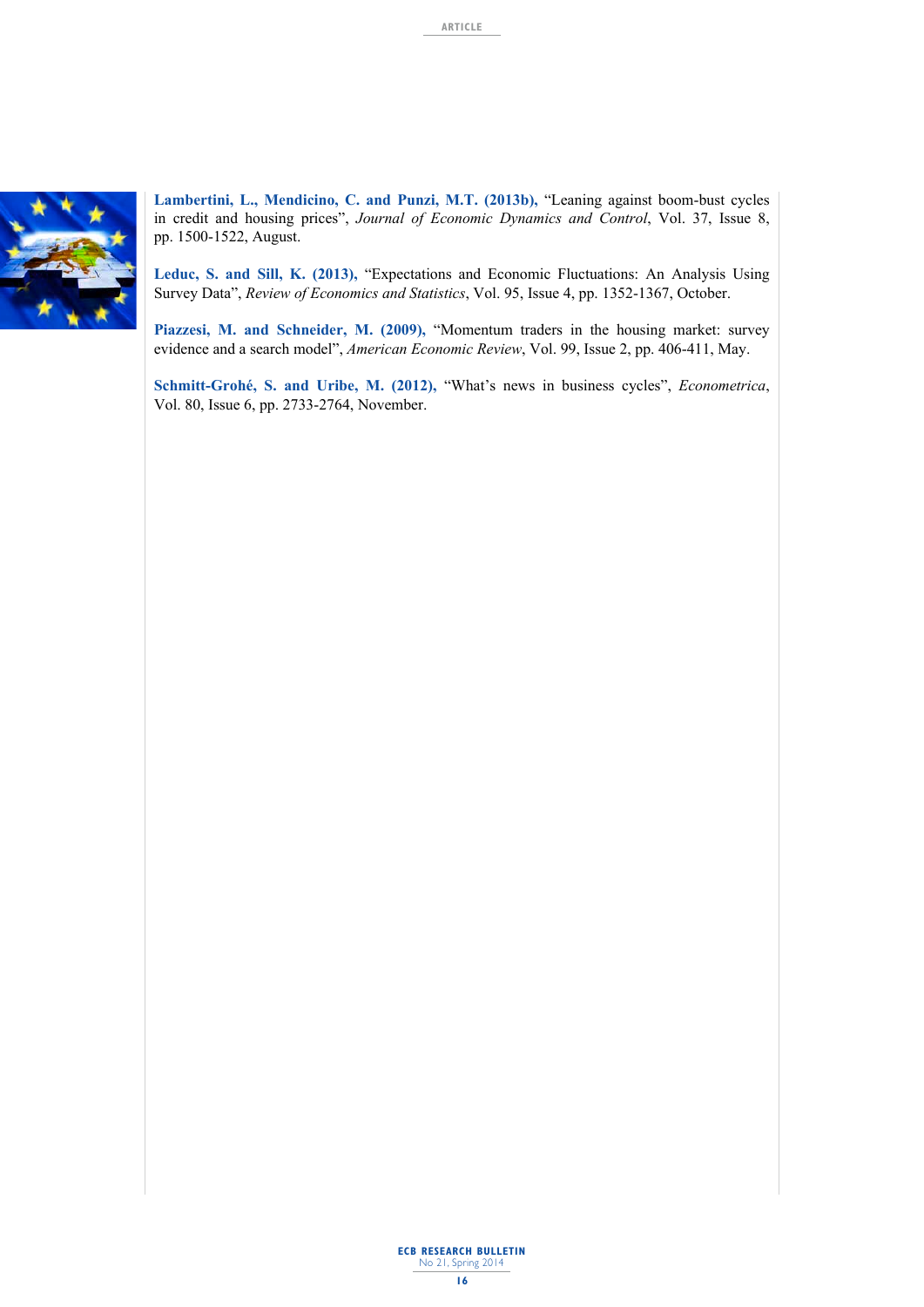

## **Box**

### **eighth International Research Forum on Monetary Policy**

On 21-22 March 2014 the US Federal Reserve Board hosted the eighth International Research Forum conference, which was organised jointly by the European Central Bank (ECB), the Georgetown Center for Economic Research (GCER) at Georgetown University and the Center for Financial Studies (CFS) at Goethe University. This biennial conference has brought together top academic and central bank researchers to discuss policy-relevant academic research.

The first group of papers concentrated on how alternative policies could help to mitigate the effects of financial and fiscal distress. Emmanuel Farhi (Harvard University) found that macroprudential policies play a key role and characterised their optimality in a general framework with nominal rigidities and monetary policy being constrained by the zero lower bound for nominal interest rates. Oreste Tristani (ECB) built a case for credit subsidies and showed that they improved welfare in a framework with inefficient credit spreads. Gita Gopinath (Harvard University) presented a framework of a monetary union with decentralised fiscal policy and centralised monetary policy. She showed that the monetary authority's excessive commitment to inflation stabilisation limited its ability to credibly counteract non-fundamental debt roll-over crises. Marco Del Negro (Federal Reserve Bank of New York) argued that the present value of future seigniorage revenue made it unlikely that the Federal Reserve would require explicit fiscal recapitalisation with its current balance sheet size.

The second group of papers emphasised the role of banks in explaining key macroeconomic facts. Galo Nuño (ECB) presented a macro model with banks facing endogenous leverage constraints. He showed that shocks influencing the leverage played a key role in explaining business cycle facts and the current financial crisis. Javier Bianchi (University of Wisconsin) introduced a quantitative model for optimising banks engaged in precautionary reserve accumulation. He emphasised that substantial increases in banks' liquidity demand during the crisis pointed to serious funding uncertainties and problems in the interbank market. Frank Smets (ECB) argued that banking crises were generally preceded by credit booms and presented a model in line with this observation. In it, the banking system's absorption capacity is limited by moral hazard and adverse selection, and excess saving can endogenously lead to an interbank market freeze.

The third group of papers analysed key features of the Great Recession. John Haltiwanger (University of Maryland) presented evidence against the cleansing effect of worker reallocation in the Great Recession, in contrast to earlier recessions. Not only did he find that worker reallocation decreased, but the reallocation that took place did not enhance productivity. Federico Ravenna (HEC Montréal) argued that explicitly accounting for worker heterogeneity could help to explain the jobless recovery observed and the muted negative wage pressures during the recent persistent contraction. Egon Zakrajsek (Federal Reserve Board) showed that firms in financial distress actually increased their prices relative to the industry average at the height of the recent crisis. He argued that this could be explained by financially constrained firms preferring short-term revenues over investing in their future market share.

The conference also featured two keynote speeches by representatives of the Federal Reserve Board and the ECB, as well as a policy panel focusing on transitional and longer-term challenges for monetary policy. Jeremy Stein (Federal Reserve Board) contemplated incorporating financial stability considerations into the conduct of monetary policy. He found a clear theoretical case for tighter policy in an environment with an abnormally low risk premium, especially if it were believed that the increase in spreads can be more disruptive than their initial compression.

**BOX**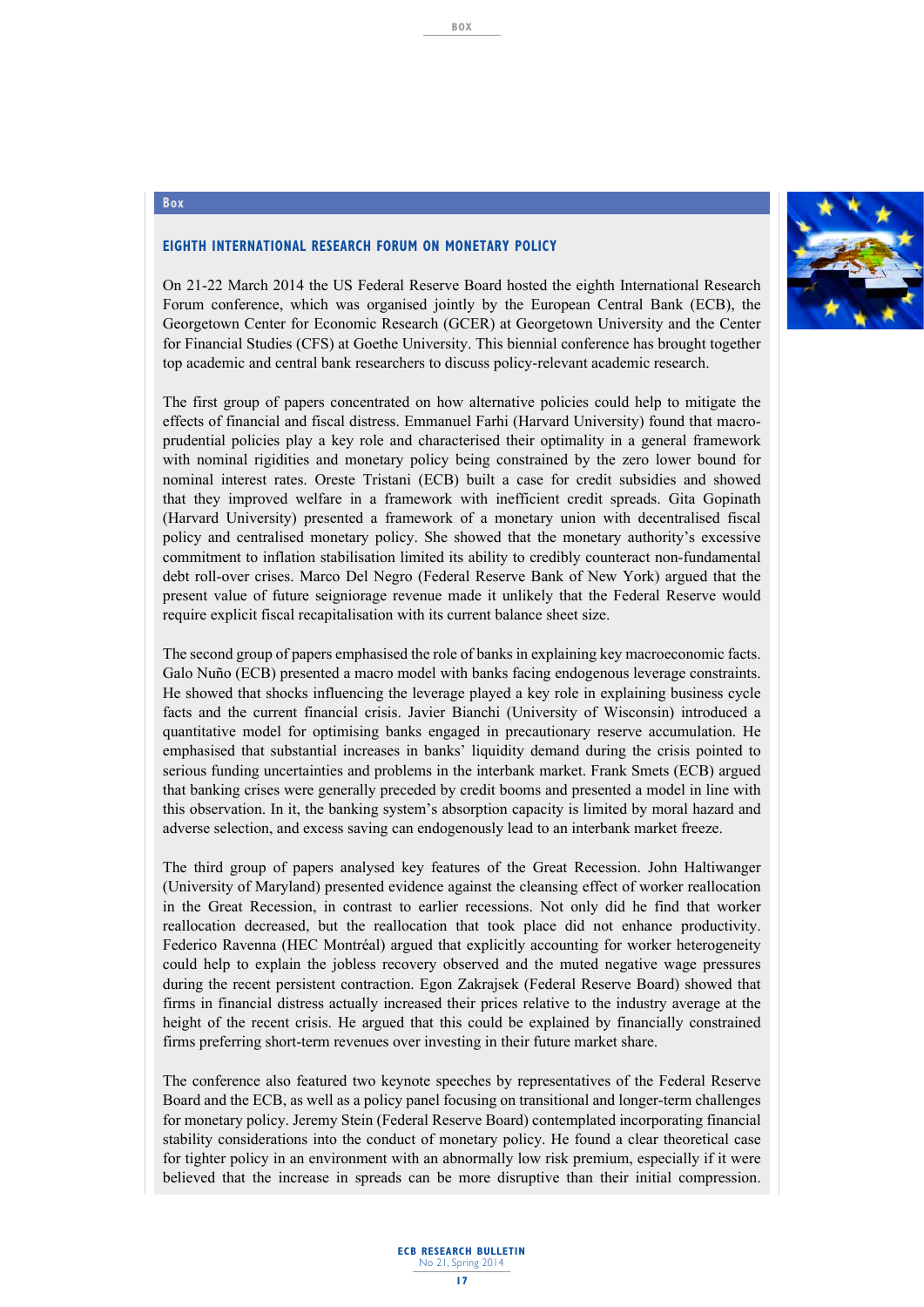

Jeremy Stein presented suggestive evidence about this. Vítor Constâncio (ECB) detailed how the establishment of the single supervisory and resolution mechanisms could improve confidence in the European banking system and contribute to its ability to raise funds and extend credit to the real economy. On the policy panel, Stephen Cecchetti (Brandeis University) argued that there was little empirical evidence to support the view that monetary policy has a negative effect on financial stability. Spencer Dale (Bank of England) presented the Bank of England's experience of forward guidance, taking the view that the main aim of forward guidance was improved communication, rather than commitment. Narayana Kocherlakota (Federal Reserve Bank of Minneapolis) argued that, although financial stability considerations should be contemplated, potential gains from doing so could in most cases be considered small. Lars Svensson (Stockholm University) argued that interest rate policy was not a suitable tool to influence financial stability.

The contributions to this conference can be downloaded from the Federal Reserve Board's website at: http://www.federalreserve.gov/newsevents/conferences/irfmp-2014-conference-program.htm.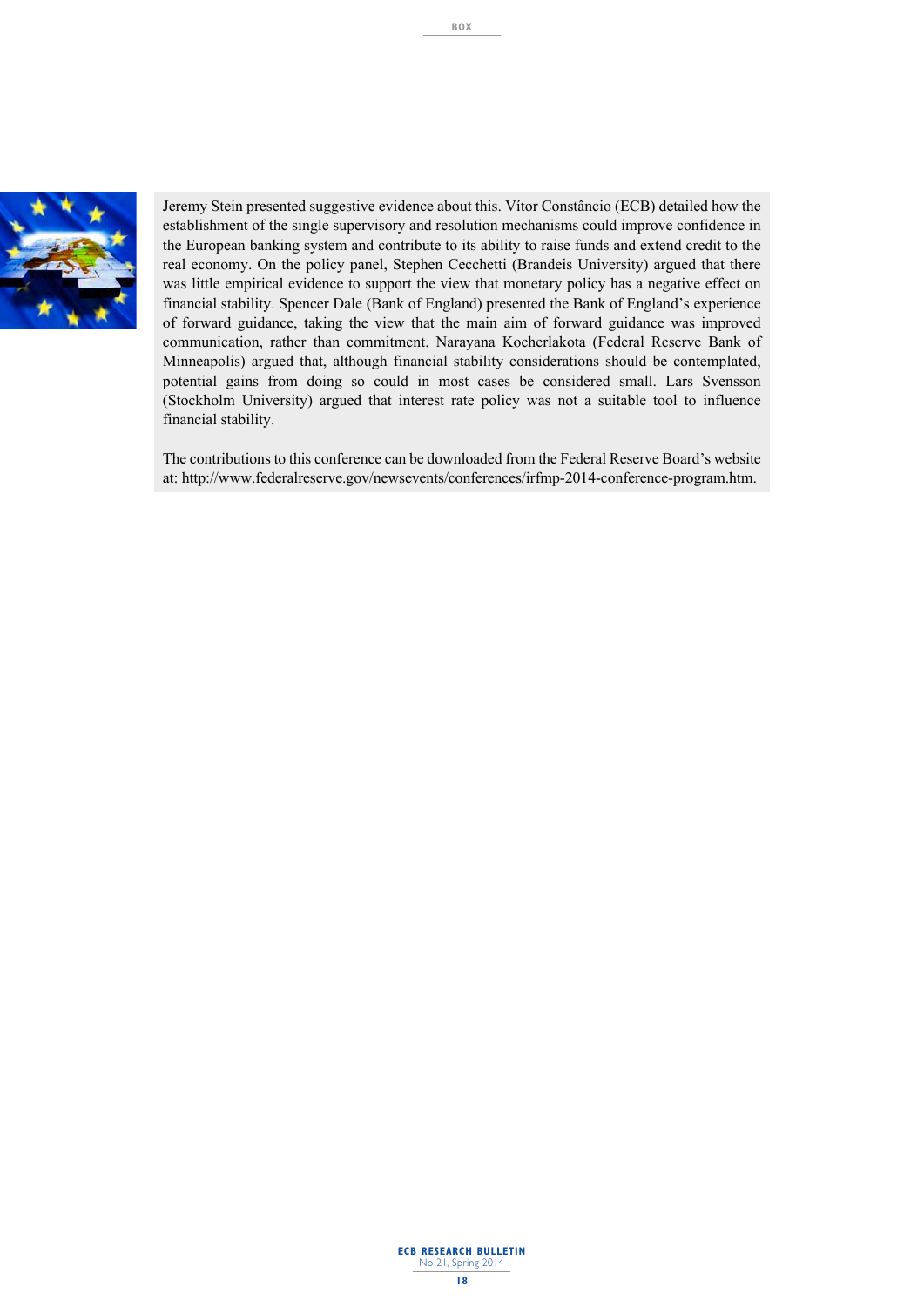# **Research Bulletin 21 Recent journal publications by ECB staff**

**Abbritti, M. and S. Fahr (2013),** "Downward wage rigidities and business cycle asymmetries", *Journal of Monetary Economics*, Vol. 60, Issue 7, October, pp. 871-886.

**Altunbas, Y., L. Gambacorta and D. Marques-Ibanez (2014),** "Does monetary policy affect bank risk-taking?", *International Journal of Central Banking*, Vol. 10, Issue 1, March, pp. 95-136.

**Cantore, C., M. Leon-Ledesma, P. McAdam and A. Willman (2014),** "Shocking stuff", *Journal of the European Economic Association*, Vol. 12, Issue 1, February, pp. 108-128.

**Corradin, S., J. L. Fillat and C. Vergara-Alert (2014),** "Optimal portfolio choice with predictability in house prices and transaction costs", *Review of Financial Studies*, Vol. 27, Issue 3, March, pp. 823-880.

**Corsetti, G., L. Dedola and S. Leduc (2014),** "The international dimension of productivity and demand shocks in the US economy", *Journal of the European Economic Association*, Vol. 12, Issue 1, February, 153–176.

**Creal, D., B. Schwaab, S. J. Koopman and A. Lucas (2013),** "Observation driven mixed measurement dynamic factor models, with application to credit risk", *Review of Economics and Statistics*, published online in May.

**De Santis, R. A. and P. Surico (2013),** "Bank lending and monetary transmission in the euro area", *Economic Policy*, Vol. 28, Issue 75, July, pp. 423-457.

**Hoffmann, P. (2014),** "A dynamic limit order market with fast and slow traders", *Journal of Financial Economics*, published online in April.

**Jung, A. (2013),** "Policy-makers' interest rate preferences: Recent evidence for three monetary policy committees", *International Journal of Central Banking*, Vol. 9, Issue 3, September, pp. 145-192.

**Kempf, H. and L. von Thadden (2013),** "When do cooperation and commitment matter in a monetary union?", *Journal of International Economics*, Vol. 91, Issue 2, November, pp. 252-262.

**Kolasa, M. and G. Lombardo (2014),** "Financial frictions and optimal monetary policy in an open economy", *International Journal of Central Banking*, Vol. 10, Issue 1, March, pp. 43-94.

**Lombardo, G. and F. Ravenna (2014),** "Openness and optimal monetary policy", *Journal of International Economics*, published online in February.

**Nakov, A. and G. Nuno (2013),** "Saudi Arabia and the oil market", *Economic Journal*, Vol. 123, Issue 573, December, 1333-1362.